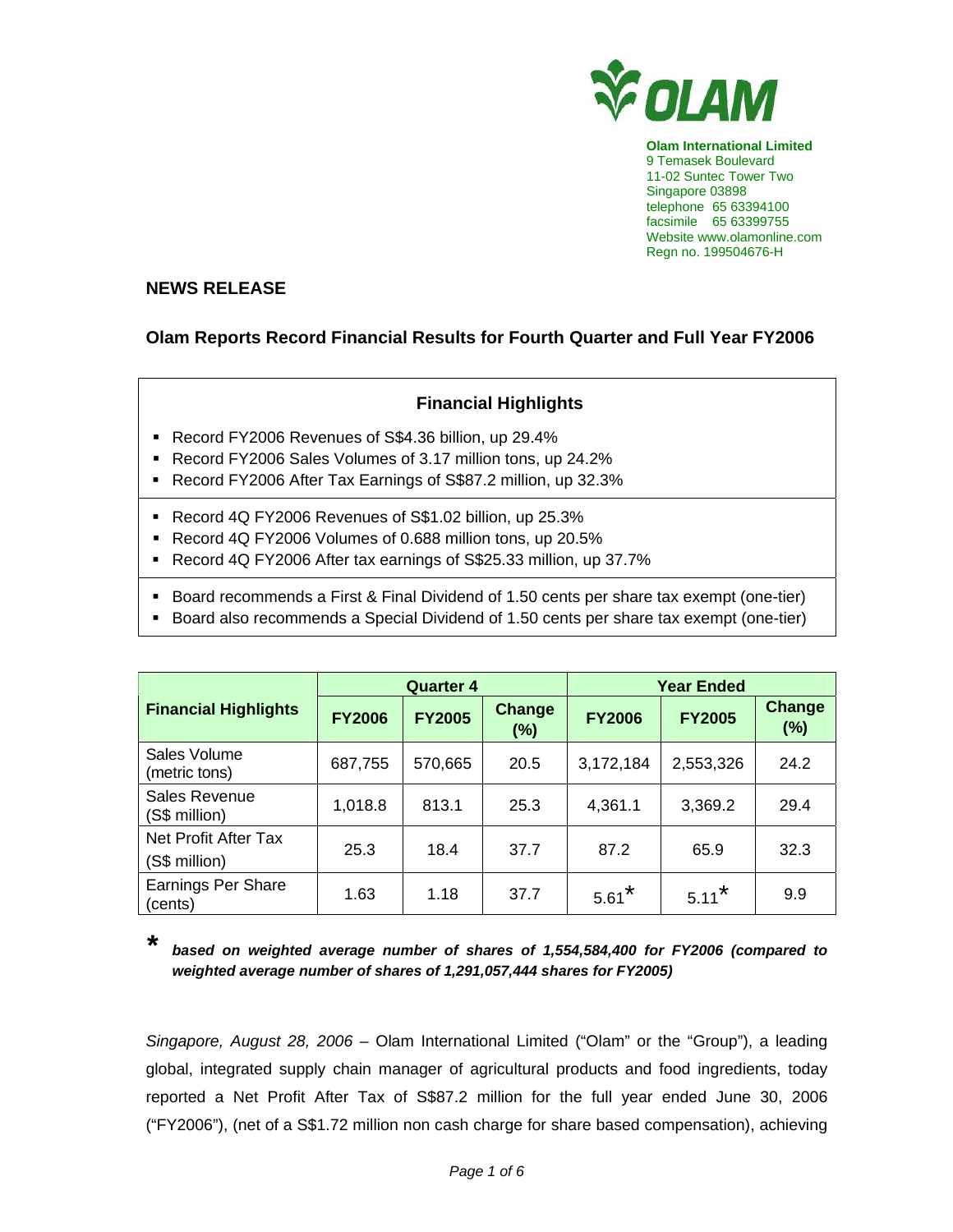

a 32.3% increase over the previous corresponding year ("FY 2005"). Revenues at S\$4.36 billion will also be a record, up 29.4% from FY2005. The growth in Revenues has been entirely organic.

This strong improvement in earnings is the result of robust growth in both Sales Volumes and higher Net Contribution across all the four business segments.

Olam's Group Managing Director and CEO Sunny Verghese said: "Given an industry growth rate estimated at between of 3% to 4%, our capacity to grow at more than 8 times the market growth rate reflects our strong competitive position in the industry and our ability to execute our strategic plans and growth initiatives well. We continued to expand along product, geographical and value chain adjacencies, leveraging our strengths and competencies in origination, marketing, processing, logistics, customised solutions and risk management. The various growth initiatives that we executed this year resulted in a better integration of our supply chain activities and provided more value-added solutions for our growing customer base, leading to higher margins and net contribution per ton."

Olam's CFO, Mr. K. Ravikumar said, "We are particularly pleased with the significant improvements in our working capital productivity, which has underpinned the improvement in our Return on Invested Capital (ROIC) from 6.14% in FY2005 to 9.41% in FY2006. This improvement in ROIC was also aided by both volume growth and margin expansion that we achieved in all 4 business segments".

#### **Financial Review**

For FY2006, Sales Revenue rose 29.4% to S\$4.36 billion as Sales Volume grew 24.2% to 3.2 million tons, with broad-based contribution from all four business segments. 85% of the increase in Sales Revenue was contributed by increase in underlying Sales Volume while 15% was due to price increases in the various products.

Gross Contribution ("GC") for FY2006 increased 41.6% to S\$343.1 million while Net Contribution ("NC") improved by 34.4% to S\$259.4 million with GC and NC growth across all four business segments. Increased volumes accounted for 74% of the NC gain and the balance 26% was attributed to the Group's margin improvement initiatives, such as origin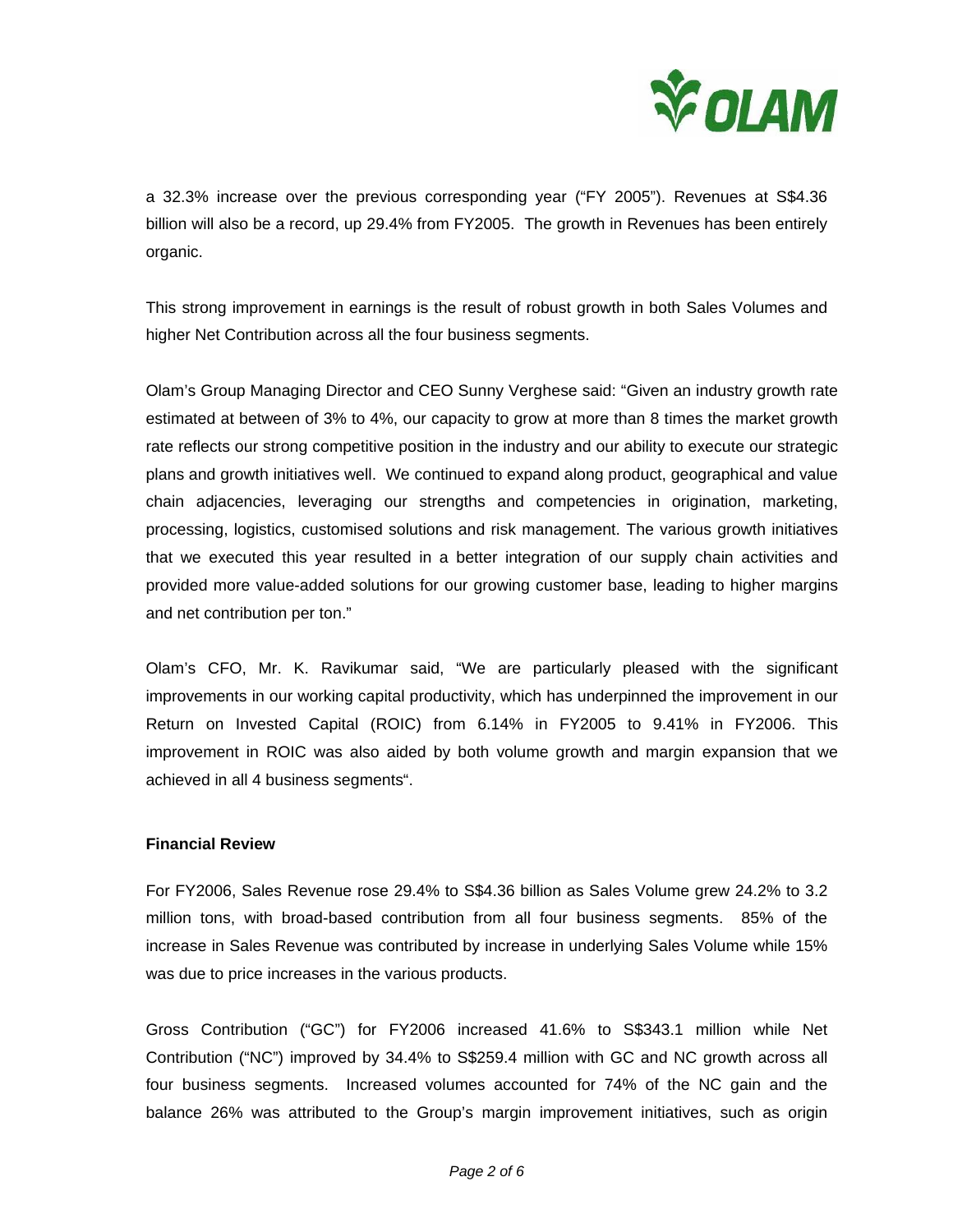

processing and logistics activities, integration in the supply chain and various value-added services. The growth in NC was achieved in spite of an 69.5% rise in interest costs during the year on account of higher interest rates and increased working capital employed to support the growing sales volumes. However, most of these increases in interest costs were passed on to the customers/suppliers as evidenced by improved Net Contribution Margins which grew from 5.73% in FY2005 to 5.95% in FY2006 and Net Contribution per ton increasing from S\$76/ton to S\$82/ton during the same period.

|                                                  |               | <b>Quarter 4</b> |                      | <b>Full Year</b> |               |                      |
|--------------------------------------------------|---------------|------------------|----------------------|------------------|---------------|----------------------|
| <b>Edible Nuts, Spices &amp;</b><br><b>Beans</b> | <b>FY2006</b> | <b>FY2005</b>    | <b>Change</b><br>(%) | <b>FY2006</b>    | <b>FY2005</b> | <b>Change</b><br>(%) |
| Sales Volume (metric tons)                       | 143,479       | 112,829          | 27.2                 | 481,977          | 395,601       | 21.8                 |
| Sales Revenue (S\$ million)                      | 198.8         | 139.3            | 42.7                 | 588.3            | 566.8         | 3.8                  |
| Net Contribution (S\$ million)                   | 20.7          | 16.4             | 26.0                 | 52.9             | 45.2          | 17.0                 |
| Net Contribution Per Ton (S\$)                   | 144           | 145              | (0.9)                | 110              | 114           | (4.0)                |

### **Review by Product Segment**

Sales Volume for the **Edible Nuts, Spices & Beans** segment grew 21.8% to 482,000 metric tons in FY2006 despite difficult trading conditions throughout the year. GC and NC for the segment improved by 22.0% and 17.0% respectively, which also demonstrate the marginal impact of lower prices (in this case, Edible Nuts prices) on the Group's profitability, which is driven primarily by Sales Volume and margin improvement initiatives. The Group commenced processing of peanuts in China and leased a facility in Argentina to expand its processing capacity for peanuts.

|                                                           |               | <b>Quarter 4</b> |                      | <b>Full Year</b> |               |                      |
|-----------------------------------------------------------|---------------|------------------|----------------------|------------------|---------------|----------------------|
| <b>Confectionery &amp; Beverage</b><br><b>Ingredients</b> | <b>FY2006</b> | <b>FY2005</b>    | <b>Change</b><br>(%) | <b>FY2006</b>    | <b>FY2005</b> | <b>Change</b><br>(%) |
| Sales Volume (metric tons)                                | 156,559       | 130,325          | 20.1                 | 734,226          | 588,280       | 24.8                 |
| Sales Revenue (S\$ million)                               | 377.3         | 324.0            | 16.4                 | 1,711.3          | 1,345.9       | 27.1                 |
| Net Contribution (S\$ million)                            | 32.9          | 26.1             | 26.1                 | 95.7             | 72.9          | 31.2                 |
| Net Contribution Per Ton (S\$)                            | 210           | 200              | 5.0                  | 130              | 124           | 5.2                  |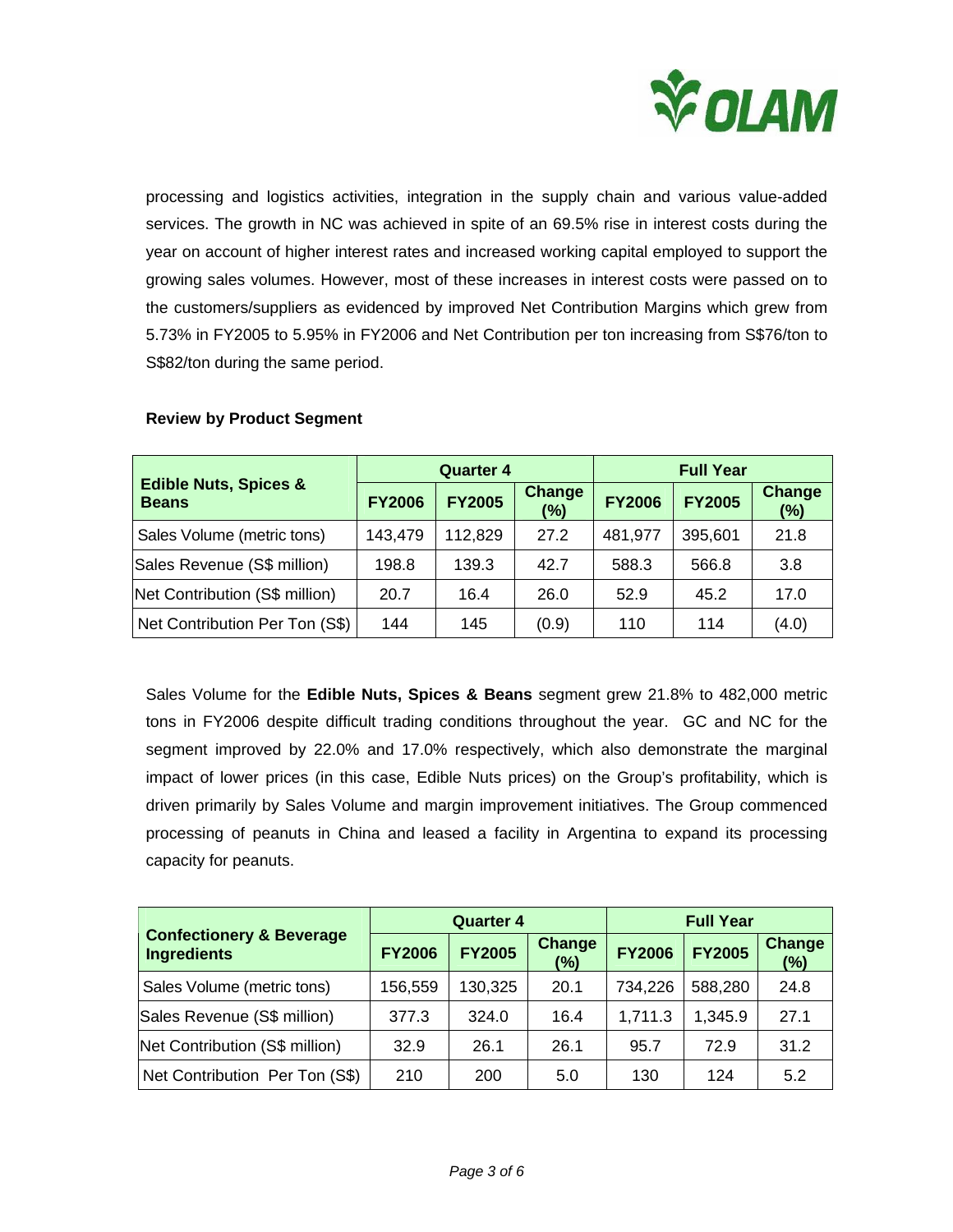

The **Confectionery & Beverage Ingredients** segment experienced a strong growth with Sales Volume and NC growing by 24.8 per cent and 31.2 per cent respectively as a result of strong contributions from both the Group's Coffee and Cocoa operations.

Coffee volumes grew 28% during the year due to the strong performance in both Arabica and Robusta segments. NC growth was achieved in spite of the above-average volatility in coffee prices during the year.

In Cocoa, there was broad based growth in volumes across all origins. Origin processing in Nigeria, vendor managed inventory solutions for key customers and the supply of customised grades, such as sustainable cocoa from Indonesia and Cote d'Ivoire, contributed to the NC growth.

| <b>Food Staples &amp; Packaged</b> |               | <b>Quarter 4</b> |                      | <b>Full Year</b> |               |                         |  |
|------------------------------------|---------------|------------------|----------------------|------------------|---------------|-------------------------|--|
| <b>Foods</b>                       | <b>FY2006</b> | <b>FY2005</b>    | <b>Change</b><br>(%) | <b>FY2006</b>    | <b>FY2005</b> | <b>Change</b><br>$(\%)$ |  |
| Sales Volume (metric tons)         | 233,026       | 209,875          | 11.0                 | 1,335,691        | 1,101,701     | 21.2                    |  |
| Sales Revenue (S\$ million)        | 194.0         | 173.2            | 12.0                 | 1,058.4          | 782.7         | 35.2                    |  |
| Net Contribution (S\$ million)     | 6.3           | 2.3              | 169.2                | 42.1             | 28.8          | 46.3                    |  |
| Net Contribution Per Ton (S\$)     | 27            | 11               | 142.5                | 32               | 26            | 20.7                    |  |

Sales Volume and NC for the **Food Staples & Packaged Foods** segment grew 21.2% and 46.3% respectively in FY2006 compared to FY2005.

Rice volume and margin increased in spite of difficult trading conditions in rice as the Group was able to successfully introduce and expand the sale of premium rice in West Africa across several markets in the fourth quarter. Margins improved with processing and rice milling initiatives in Nigeria and India.

Sugar operations performed well in both Poland and Brazil where the Group moved from second-hand sourcing from intermediaries to direct sourcing from the mills. New marketing operations in Russia as well as brisk growth in the Middle East also contributed to the good results.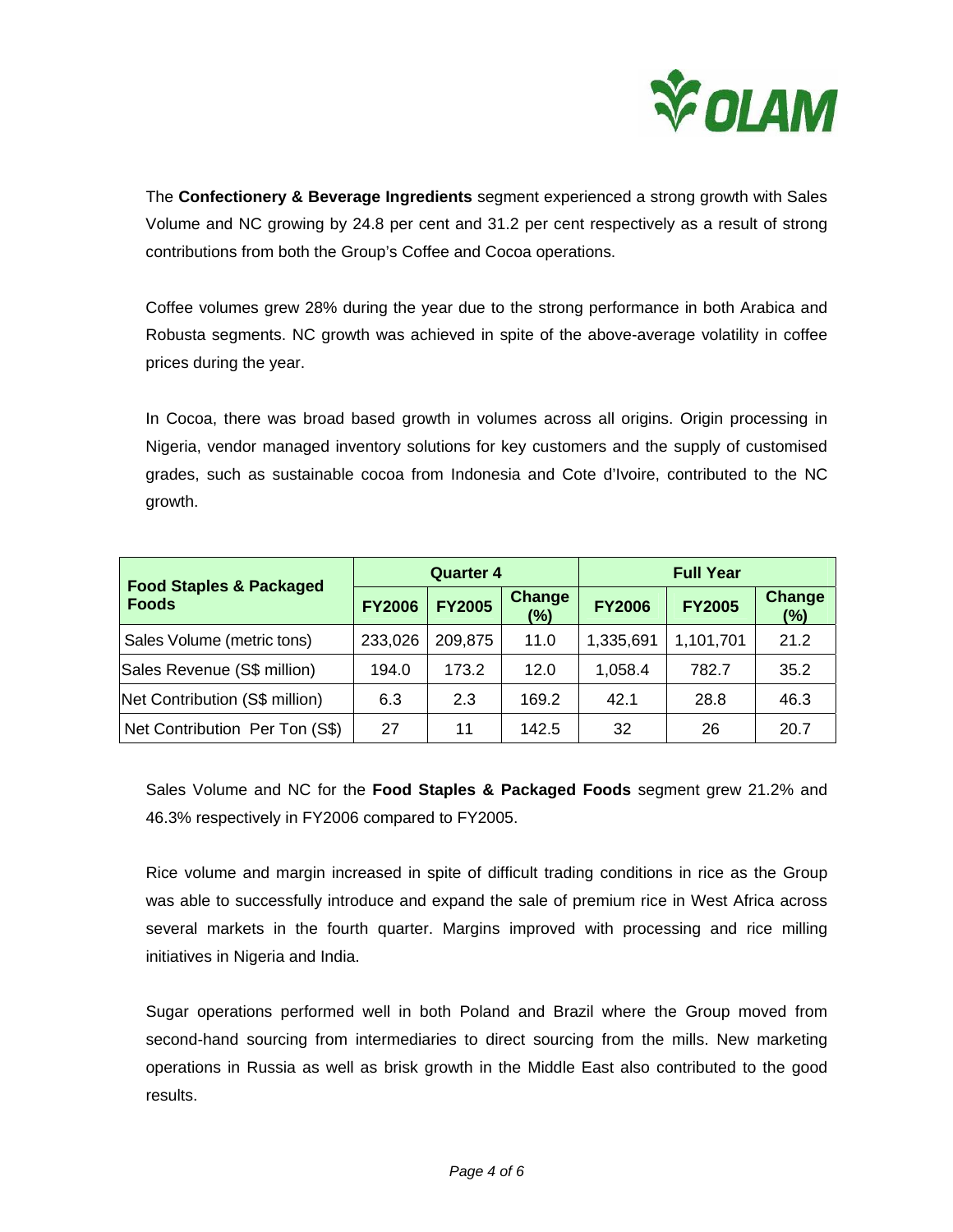

In Dairy Products, Sales Volume surged 93% over FY2005. Three key initiatives drove the growth in volume, mainly, the Group's entry into the Russian market with milk powder from Ukraine and Poland, its new dairy products distribution operation in China, and the sourcing of new products (skimmed milk powder and whey powder) from the US. The Group has also broadened its Dairy Products offering by adding whey powder and cheese to its portfolio.

The Packaged Foods business continued to expand with new operations in South Africa and Nigeria. The Group expanded its product portfolio with the introduction of salted and roasted Edible Nuts in Russia and tomato paste and powder in Nigeria. It also expanded the distribution of its 3-in-1 coffees and edible nuts to nearly 60 cities in Russia and commenced local production and packaging for both products in the country.

|                                  |               | <b>Quarter 4</b> |                      | <b>Full year</b> |               |                         |
|----------------------------------|---------------|------------------|----------------------|------------------|---------------|-------------------------|
| <b>Fibre &amp; Wood Products</b> | <b>FY2006</b> | <b>FY2005</b>    | <b>Change</b><br>(%) | <b>FY2006</b>    | <b>FY2005</b> | <b>Change</b><br>$(\%)$ |
| Sales Volume (metric tons)       | 154,690       | 117,637          | 31.5                 | 620,289          | 467,743       | 32.6                    |
| Sales Revenue (S\$ million)      | 248.6         | 176.5            | 40.8                 | 1,003.1          | 673.8         | 48.9                    |
| Net Contribution (S\$ million)   | 22.8          | 13.6             | 68.1                 | 68.7             | 46.0          | 49.3                    |
| Net Contribution Per Ton (S\$)   | 147           | 115              | 27.8                 | 111              | 98            | 12.6                    |

The **Fibre & Wood Products** segment experienced 32.6% growth in Sales Volume and 49.3% in NC in FY2006. The Group's export market share for Cotton grew as volume rose 55% over FY2005. The Group's investment in an extensive cotton distribution network in China yielded good results, with Sales Volume in this key market doubling from the previous year. Cotton origin processing with owned or leased gins in Uganda, Tanzania, Zimbabwe, Nigeria and India expanded while direct marketing of US cotton into Turkey commenced during the year.

Timber volumes grew stronger with new sourcing origins as well as augmented marketing capabilities in Vietnam and China where there is growing demand for timber for furniture processing. Margins also improved as a result of economies of scale in marine logistics given the growing volumes handled as well as the value added processing initiatives undertaken in Brazil, Gabon and Nigeria.